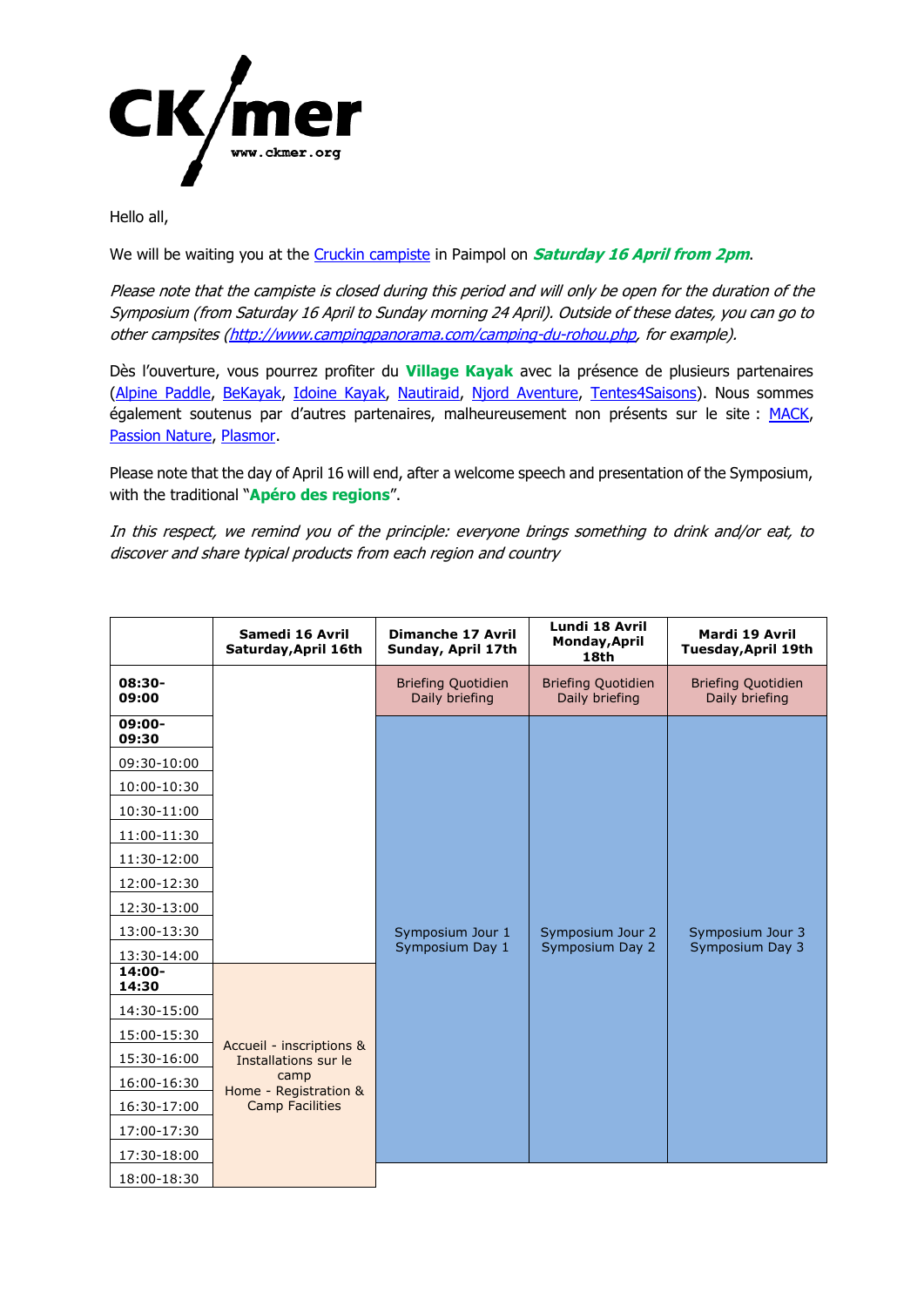

| $18:30-$<br>19:00<br>$19:00-$<br>19:30                | Présentation du<br>Symposium CK/mer     | Yoga & Stretching | Yoga & Stretching                                       | Yoga & Stretching                   |
|-------------------------------------------------------|-----------------------------------------|-------------------|---------------------------------------------------------|-------------------------------------|
| $19:30-$<br>20:00                                     | Presentation of the<br>CK/mer Symposium |                   |                                                         |                                     |
| $20:00-$<br>20:30<br>$20:30-$<br>21:00<br>$21:00 - +$ | Apéro des régions                       |                   | Kayak &<br>Environnement -<br>Enjeux et<br>Perspectives | Repas Symposium<br>Symposium Dinner |

The selected workshop of the Symposium :

- Incident management and rescue techniques
- Rescues and auto-rescues
- Paddling manoeuvres and techniques (European paddle, Greenlandic paddle, Greenlandic storm paddle
- RockHopping
- Tide race courses (intermediate and advanaced)
- Trip preparation
- Leadership
- Eskimo rolling (initiation, advanced traditional eskimo rolling, eskimo rolling in engaged situation)

You will be supervised during these workshops by the following coaches :

| Agnès          | Penisson  | Planete Kayak                     |
|----------------|-----------|-----------------------------------|
| Anna           | Moreno    | Pagaia                            |
| Anton          |           | SeaKayak Spain                    |
| Aurélien       | Coffignal | Plouhinec Kayak                   |
| David          | Appere    | Camino-Kayak                      |
| Gwendal        | Le Lan    | Cercle Ria d'Etel                 |
| Jean-Christian |           | Palavas Canoe-Kayak               |
| Jean-marc      | Terrade   | <b>Interactions Pleine Nature</b> |
| Jérôme         | Le Ray    | CK/mer                            |
| Kai            | Urban     | Salzwasser Union                  |
| Manolo         | Pastoriza | Indépendant                       |
| Marc           | Martin    | SeaKayak Spain                    |
| Michal         | Maderova  | <b>SixKnots</b>                   |
| Mirco          | Stefan    | <b>SKUK</b>                       |
| Natalie        | Maderova  | <b>SixKnots</b>                   |
| Olivier        | Grosset   | Indépendant                       |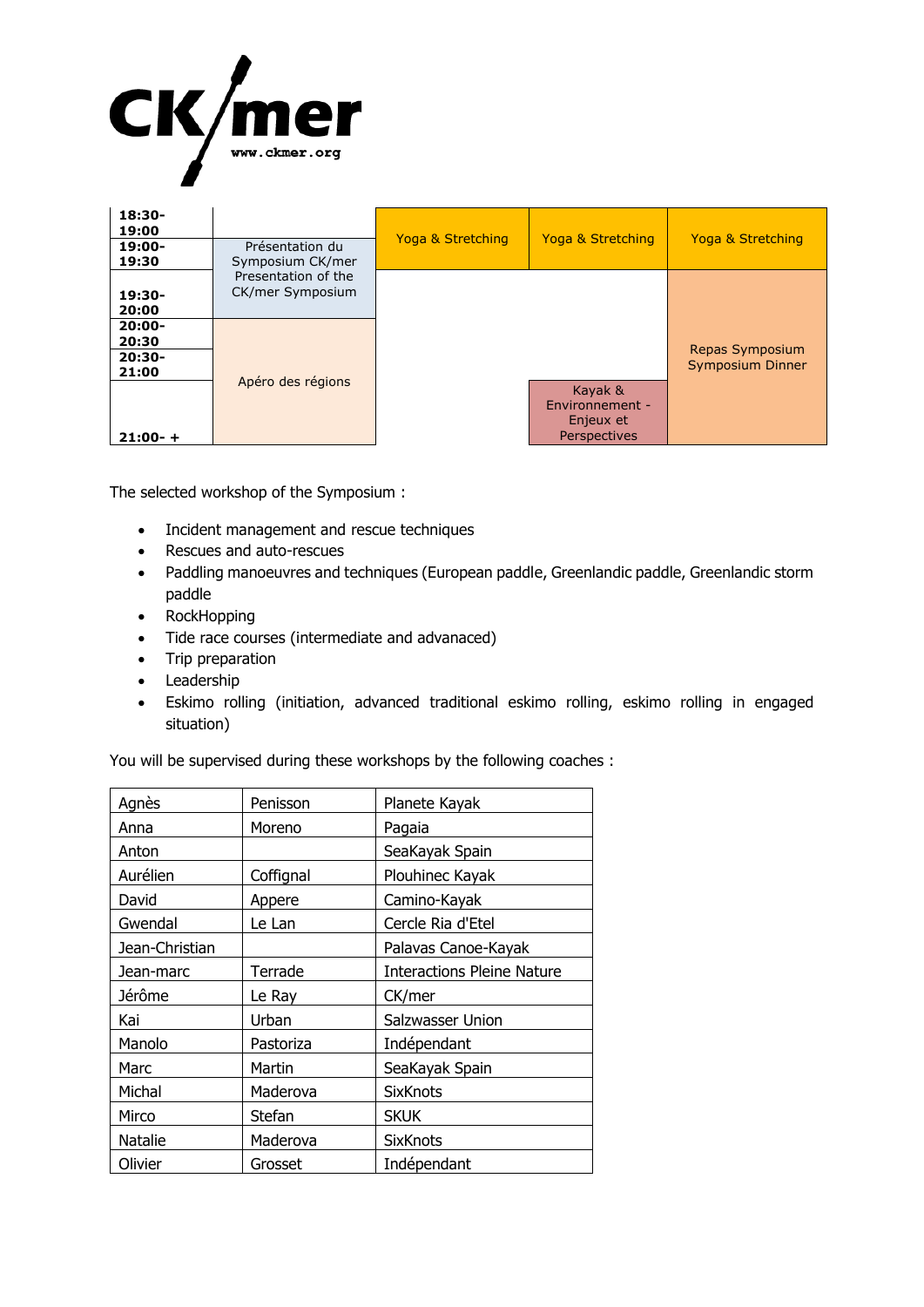

| Patrice     | Duval   | Indépendant                |
|-------------|---------|----------------------------|
| Richard     | Uren    | Paddlecrest Coaching       |
| <b>Rick</b> | Cooper  | www.britishseakayaks.co.uk |
| Vincent     | Achard  | Camino-Kayak               |
| rann)       | Lemoine | Peuple Nomade              |

## **Tuesday 19th April, a festive meal will be organized.**

For those registered from Wednesday 20 to Sunday 24 April for the week of sailing (Wednesday, Thursday, Friday and Saturday), the reception will be in two stages:

- **Tuesday 19th April from 18:00 to 19:30**
- **or on Wednesday 20 April from 8.00 am**

For those registered for the week of navigation only (formula 3 - 140€), please note that you will take part in the festive meal on the evening of Tuesday 19th, April with a supplement of 15.00€ to be paid on site.

**Each morning, briefing under the barnum at 08h30** then we will go to our respective practice sites. Various information will be posted under the barnum. Registrations on the boards under the barnum. The proposed activities are likely to be adjusted according to the number of participants (a strong demand on a theme could lead to the opening of another group).

At the **end of the day (6.30-7.30 pm)**, you will be able to follow a **yoga session**, to recover from your day, in the expression room next to the campsite.

At the end of the week, **on Friday 22th April, a festive meal with a concert will be organized**.

|                                | Mercredi 20 Avril<br><b>Wednesday, April</b><br>20th |                                                  | Jeudi 21 Avril<br>Thrusday, April 21th      |                                                | Vendredi 22 Avril<br>Friday, April 22th                |                                                | Samedi 23 Avril<br>Saturday, April<br>23th       |                         |
|--------------------------------|------------------------------------------------------|--------------------------------------------------|---------------------------------------------|------------------------------------------------|--------------------------------------------------------|------------------------------------------------|--------------------------------------------------|-------------------------|
| $08:30-$<br>09:00              | <b>Briefing Quotidien</b><br>Daily briefing          |                                                  | <b>Briefing Quotidien</b><br>Daily briefing |                                                | <b>Briefing Quotidien</b><br>Daily briefing            |                                                | <b>Briefing Quotidien</b><br>Daily briefing      |                         |
| 09:00-<br>09:30<br>09:30-10:00 | Accueil &<br><b>Inscriptions</b>                     |                                                  |                                             |                                                |                                                        |                                                |                                                  |                         |
| 10:00-10:30                    | Registration                                         |                                                  |                                             |                                                |                                                        |                                                |                                                  |                         |
| $10:30-$<br>11:00              |                                                      |                                                  |                                             |                                                |                                                        |                                                |                                                  |                         |
| 11:00-11:30                    |                                                      | Pagaies<br>Couleurs<br>/ EPP<br>Day 2<br>level 3 | <b>Navigation</b><br>Jour 2<br>Paddling     | Pagaies<br><b>Couleurs</b><br>/ EPP<br>level 3 | Navigation<br>Jour <sub>3</sub><br>Paddling<br>Day $3$ | <b>Pagaies</b><br>Couleurs<br>/ EPP<br>level 3 | <b>Navigation</b><br>Jour 4<br>Paddling<br>Day 4 | Paimpol<br>Kayak<br>Day |
| 11:30-12:00                    |                                                      |                                                  |                                             |                                                |                                                        |                                                |                                                  |                         |
| 12:00-12:30                    |                                                      |                                                  |                                             |                                                |                                                        |                                                |                                                  |                         |
| 12:30-13:00                    | <b>Navigation</b><br>Jour 1<br>Paddling<br>Day 1     |                                                  |                                             |                                                |                                                        |                                                |                                                  |                         |
| 13:00-13:30                    |                                                      |                                                  |                                             |                                                |                                                        |                                                |                                                  |                         |
| 13:30-14:00                    |                                                      |                                                  |                                             |                                                |                                                        |                                                |                                                  |                         |
| 14:00-14:30                    |                                                      |                                                  |                                             |                                                |                                                        |                                                |                                                  |                         |
| 14:30-15:00                    |                                                      |                                                  |                                             |                                                |                                                        |                                                |                                                  |                         |
| 15:00-15:30                    |                                                      |                                                  |                                             |                                                |                                                        |                                                |                                                  |                         |
| 15:30-16:00                    |                                                      |                                                  |                                             |                                                |                                                        |                                                |                                                  |                         |
| 16:00-16:30<br>16:30-17:00     |                                                      |                                                  |                                             |                                                |                                                        |                                                |                                                  |                         |